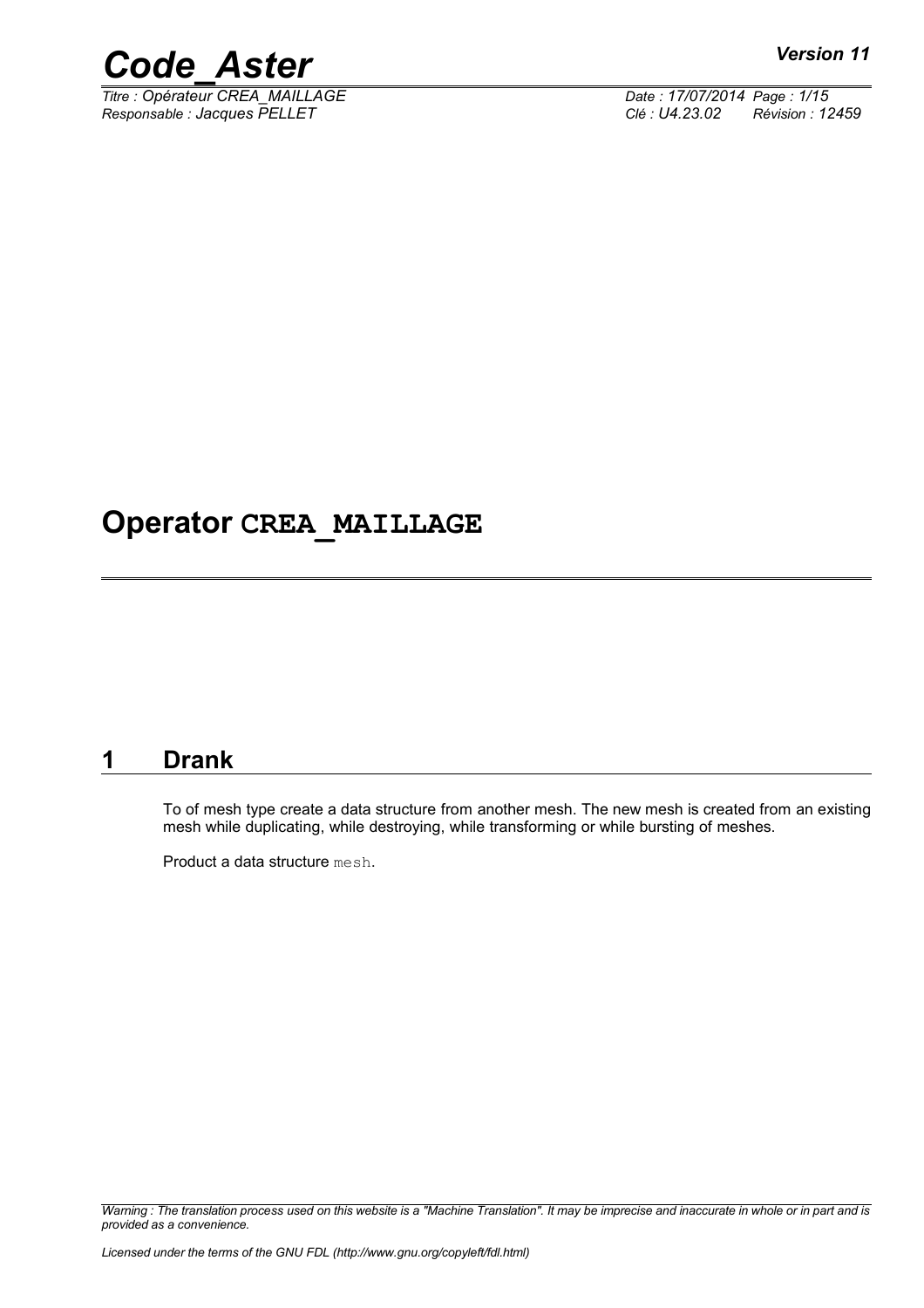*Responsable : Jacques PELLET Clé : U4.23.02 Révision : 12459*

# *Titre : Opérateur CREA\_MAILLAGE Date : 17/07/2014 Page : 2/15*

# **2 Syntax**

ma\_2 (mesh) =CRÉA\_MAILLAGE **(** ◊MAILLAGE =ma\_1 , [mesh] ◆ | CRÉA\_GROUP\_MA=\_F (<br>◆NOM=noma ,  $\bigcirc$ NOM=noma ,  $[K8]$ ♦ | MAILLE=lmail , [l\_maille] | GROUP MA=lgma, [l group ma] | TOUT=' OUI',<br>FF MAILLE=pre ma ◆PREF\_MAILLE=pre\_ma , [kN] ◊PREF\_NUMÉRIQUE=ind , [I] ), | CRÉA\_MAILLE=\_F ( ♦ | MAILLE=lmail , [l\_maille] | GROUP MA=lgma, [l group ma] | TOUT=' OUI',<br>RET MAILLE=pre ma ◆PREF\_MAILLE=pre\_ma , (kN) <sup>1</sup>/<sub>PREF\_NUMÉRIQUE=ind , [I]</sub> ), | DETR\_GROUP\_MA=\_F (  $\overline{O}$ GROUP  $\overline{MA}$ =lgma , [l group ma]  $\Diamond$ NB MAILLE=/0 , [DEFAULT] /nbmail , [I] ), | MODI\_MAILLE=\_F ( ♦ | TOUT=' OUI', | GROUP MA=lgma, [l group ma] | MAILLE=lmail , [l\_maille]  $\leftrightarrow$ /OPTION=/ / "QUAD8\_9" ,  $"SEG3$ <sup> $4"$ </sup> "QUAD\_TRIA3"  $\sqrt{N}$ PREF NOEUD=/  $\sqrt{N}$ S", [DEFAULT] / pre nd, [kN] ◊PREF\_NUMÉRIQUE=/ ind , [I] / 1, [DEFAULT] /OPTION = ' QUAD\_TRIA3',<br>  $\Diamond$ PREF MAILLE=/ "ms", [DEF  $\sqrt{ms''}$ , [DEFAULT] / pre\_ma, [kN]  $\sqrt{PREF_NUMÉRIQUE=}/$  ind , [I]<br>  $\sqrt{1}$  [DEFAULT] [DEFAULT] ),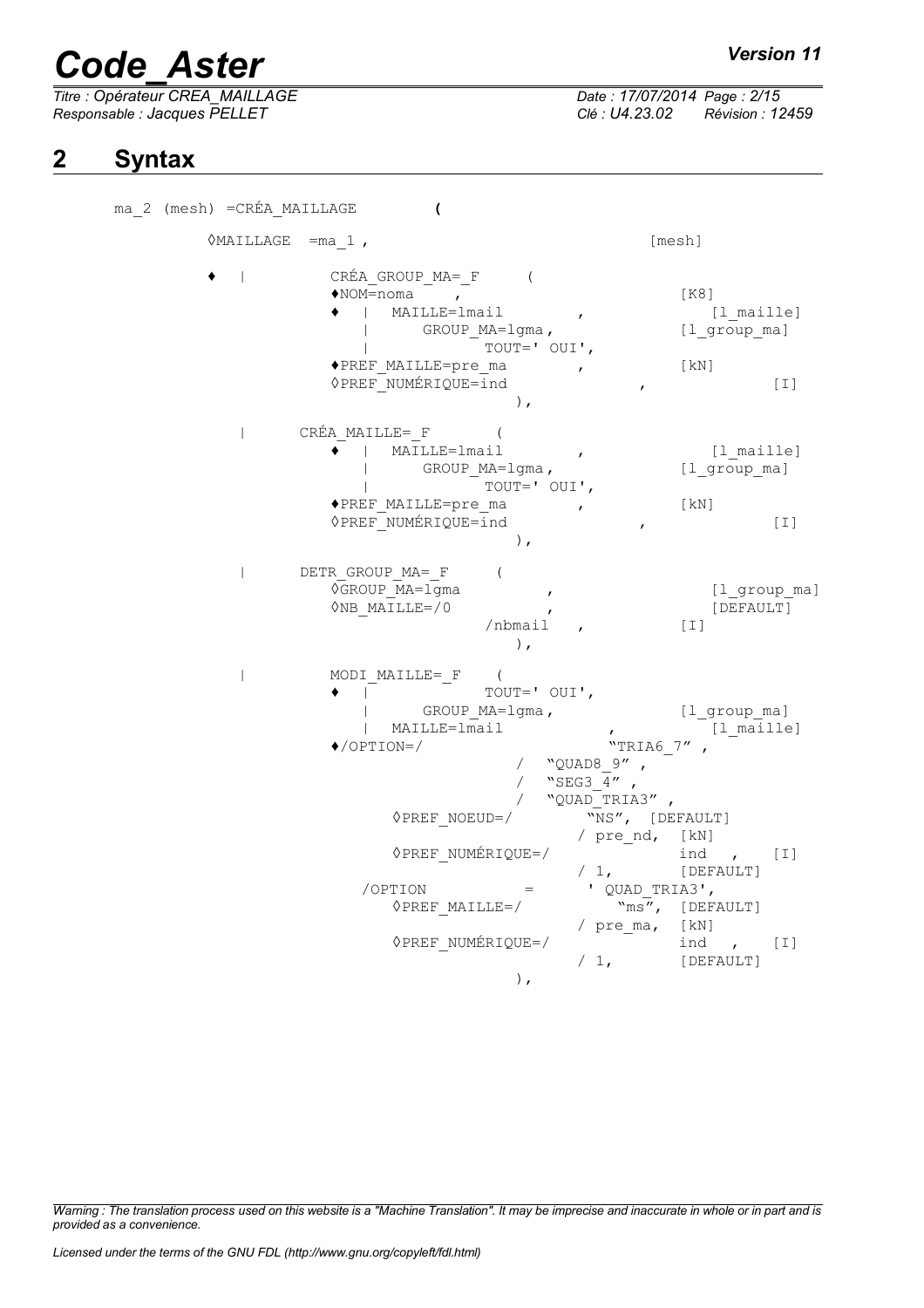| <b>Code Aster</b>                                                                                                                               | Version 11                                                                                                                                                 |
|-------------------------------------------------------------------------------------------------------------------------------------------------|------------------------------------------------------------------------------------------------------------------------------------------------------------|
| Titre : Opérateur CREA_MAILLAGE<br>Responsable : Jacques PELLET                                                                                 | Date: 17/07/2014 Page: 3/15<br>Clé : U4.23.02<br>Révision : 12459                                                                                          |
| $REPERE = F$<br>$\blacklozenge$ TABLE=tab<br>$\pmb{r}$                                                                                          |                                                                                                                                                            |
| [tabl cara geom]<br>$\Diamond$ NOM ORIG=/<br>"TORSION",                                                                                         | $"$ CDG",<br>[DEFAULT]                                                                                                                                     |
| $\Diamond$ NOM ROTA=/<br><b>◊GROUP MA=gma</b><br>$\mathbf{r}$<br>$)$ ,                                                                          | "INERTIE",<br>[DEFAULT]<br>[group ma]                                                                                                                      |
| CRÉA POI1= F                                                                                                                                    |                                                                                                                                                            |
| GROUP MA=lgma,<br>MAILLE=lmail<br>GROUP NO=lno,<br>NOEUD=lnoeud<br>◆NOM GROUP MA=nom ma                                                         | TOUT=' OUI',<br>$[1$ <sup>group<math>m</math>a]</sup><br>[l maille]<br>$\pmb{r}$<br>$[1$ <sup>oroup_no]</sup><br>[1 noeud]<br>$\mathbf{r}$<br>$\mathbf{r}$ |
| [group ma]<br>),                                                                                                                                |                                                                                                                                                            |
| LINE QUAD= F<br>$\left($<br>TOUT=' OUI',<br>GROUP MA=lgma,<br>MAILLE=lmail<br>$\Diamond$ PREF NOEUD=/<br>/pre nd<br>◊PREF NUMÉRIQUE=/ind<br>[I] | $[1$ <sup>group<math>m</math>a]</sup><br>[l maille]<br>$\mathbf{r}$<br>$"$ NS",<br>[DEFAULT]<br>[KN]<br>$\mathbf{r}$                                       |
| $/1$ ,<br>$)$ ,                                                                                                                                 | [DEFAULT]                                                                                                                                                  |
| PENTA15 $18 = F$<br>TOUT=' OUI',<br>GROUP MA=lgma,<br>$\overline{A}$ MAILLE=1mail ,<br><b>OPREF NOEUD=/</b><br>/pre nd<br>◊PREF NUMÉRIQUE=/ind  | $[1$ <sup>group<math>m</math>a]</sup><br>$[1$ <sup><math>\overline{</math></sup> maille]<br>"NS",<br>[DEFAULT]<br>[ kN ]<br>$\mathbf{r}$<br>$\pmb{r}$      |
| $[1]$<br>$/1$ ,<br>$)$ ,                                                                                                                        | [DEFAULT]                                                                                                                                                  |
| $HEXA20 27 = F$<br>TOUT=' OUI',<br>GROUP MA=lgma,<br>MAILLE=lmail<br>"NS",<br>$\Diamond$ PREF NOEUD=/<br>/pre nd<br>◊PREF NUMÉRIQUE=/ind        | [1_group_ma]<br>$[1$ <sup>maille</sup> ]<br>$\mathcal{L}$<br>[DEFAULT]<br>[ kN ]<br>$\mathbf{r}$<br>$\boldsymbol{r}$                                       |
| $/1$ ,<br>$)$ ,                                                                                                                                 | [DEFAULT]                                                                                                                                                  |
| QUAD LINE= F (<br>TOUT=' OUI',<br>GROUP MA=lgma,<br>MAILLE=lmail<br>$\mathcal{L}$<br>$)$ ,                                                      | [l_group_ma]<br>[1 maille]                                                                                                                                 |

| COQU\_VOLU=\_F (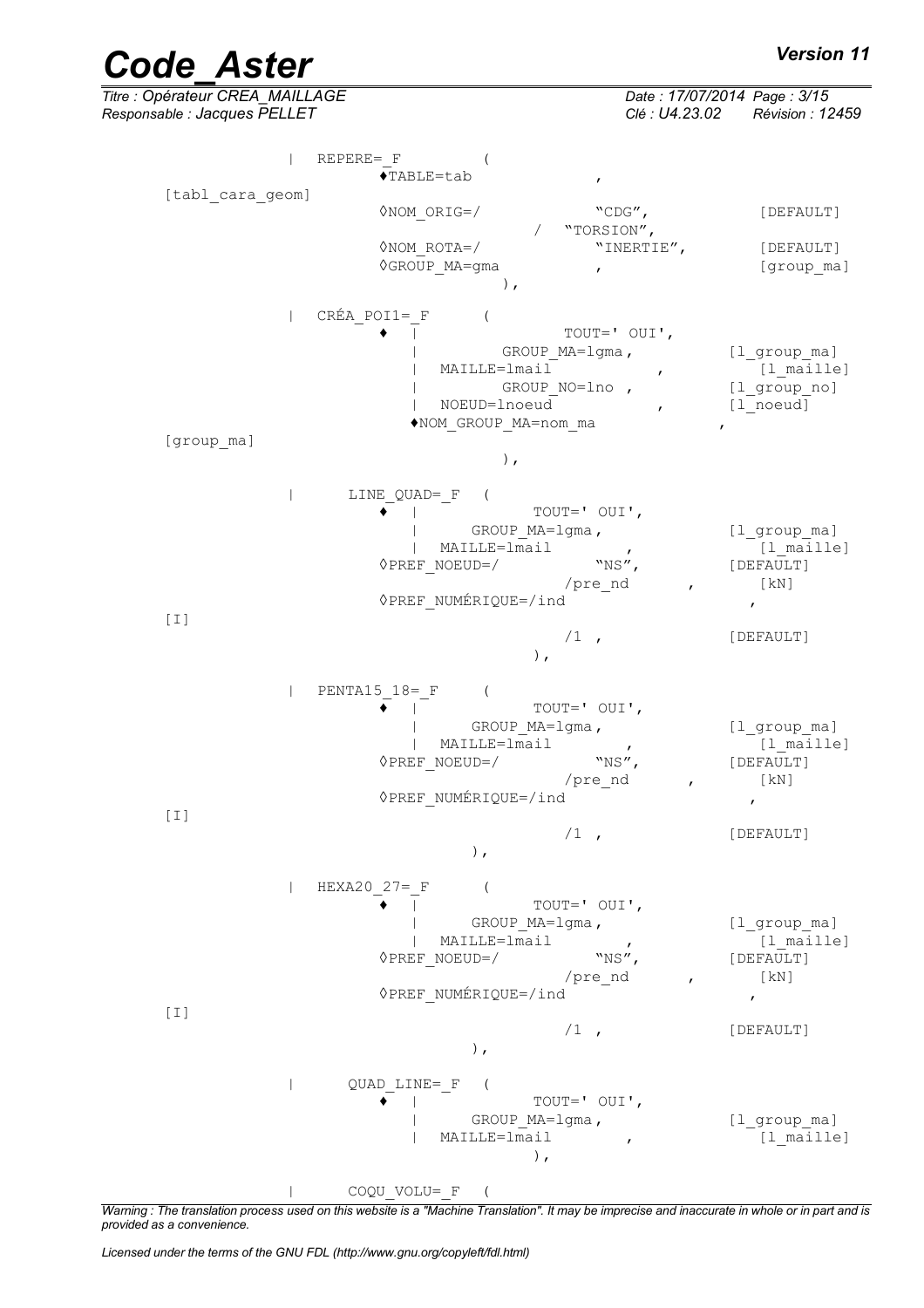| Titre : Opérateur CREA_MAILLAGE<br>Responsable : Jacques PELLET |                                                                                                                                                                                                             | Date: 17/07/2014 Page: 4/15<br>Clé : U4.23.02 Révision : 12459                                                                                 |
|-----------------------------------------------------------------|-------------------------------------------------------------------------------------------------------------------------------------------------------------------------------------------------------------|------------------------------------------------------------------------------------------------------------------------------------------------|
|                                                                 | $\triangle$ NOM= named,<br>$\triangle GROUP MA = gma,$<br>$\triangle$ EPAIS = ep,<br>$\Diamond$ PREF MAILLE=/<br>/pre ma<br><b>OPREF NOEUD=/</b><br>/pre nd<br>◊PREF NUMÉRIQUE=/ind                         | [TXM]<br>[group ma]<br>[R8]<br>$"ms"$ ,<br>[DEFAULT]<br>[ kN ]<br>$\mathbf{r}$<br>"NS",<br>[DEFAULT]<br>[ kN ]<br>$\mathbf{r}$<br>$\mathbf{r}$ |
| $[1]$                                                           | $/1$ ,<br>$\blacklozenge$ /PLAN=/<br>$"INF"$ ,<br>/ PLAN<br>' MOY',<br>$=$<br>$\blacklozenge$ TRANSLATION=/<br>$)$ ,                                                                                        | [DEFAULT]<br>"SUP",<br>[ TXM ]<br>"SUP",<br>[ TXM ]<br>"INF", [DEFAULT]                                                                        |
| $\overline{\phantom{a}}$                                        | CRÉA FISS= F (<br>$\bigstar$ NOM=<br>nogma,<br>$\blacklozenge$ GROUP NO 1=<br>$qno1$ ,<br>$\blacklozenge$ GROUP NO 2=<br>$qno2$ ,<br>◆PREF MAILLE=pre ma<br><b>◊PREF NUMÉRIQUE=/ind</b><br>$/1$ ,<br>$\,$ , | [TXM]<br>[group no]<br>[group no]<br>$\lceil kN \rceil$<br>$\mathbf{r}$<br>$[1]$<br>$\mathbf{r}$<br>[DEFAULT]                                  |
| $\perp$                                                         | RESTREINT= F<br>$\left($<br>GROUP MA= lgma,<br>MAILLE=<br>lmail,<br>$\mathbf{L}$<br><b>OGROUP NO=</b><br>lgno,<br><b>OTOUT GROUP MA=/</b><br>$/$ "OUI',<br><b>OTOUT GROUP NO=/</b><br>$/$ "OUI',<br>),      | [l group ma]<br>[l maille]<br>[1 group_no]<br>"NON",<br>[DEFAULT]<br>$``NON''$ ,<br>[DEFAULT]                                                  |
| $\mathbf{L}$                                                    | ECLA PG= F $()$ # used by $[U4.44.14]$                                                                                                                                                                      |                                                                                                                                                |
| $\Diamond$ INFO=/1                                              | $\pmb{r}$<br>$/2$ ,                                                                                                                                                                                         | [DEFAULT]                                                                                                                                      |
| 0TITER=tit                                                      | $\pmb{r}$                                                                                                                                                                                                   | [TXM]                                                                                                                                          |

**)**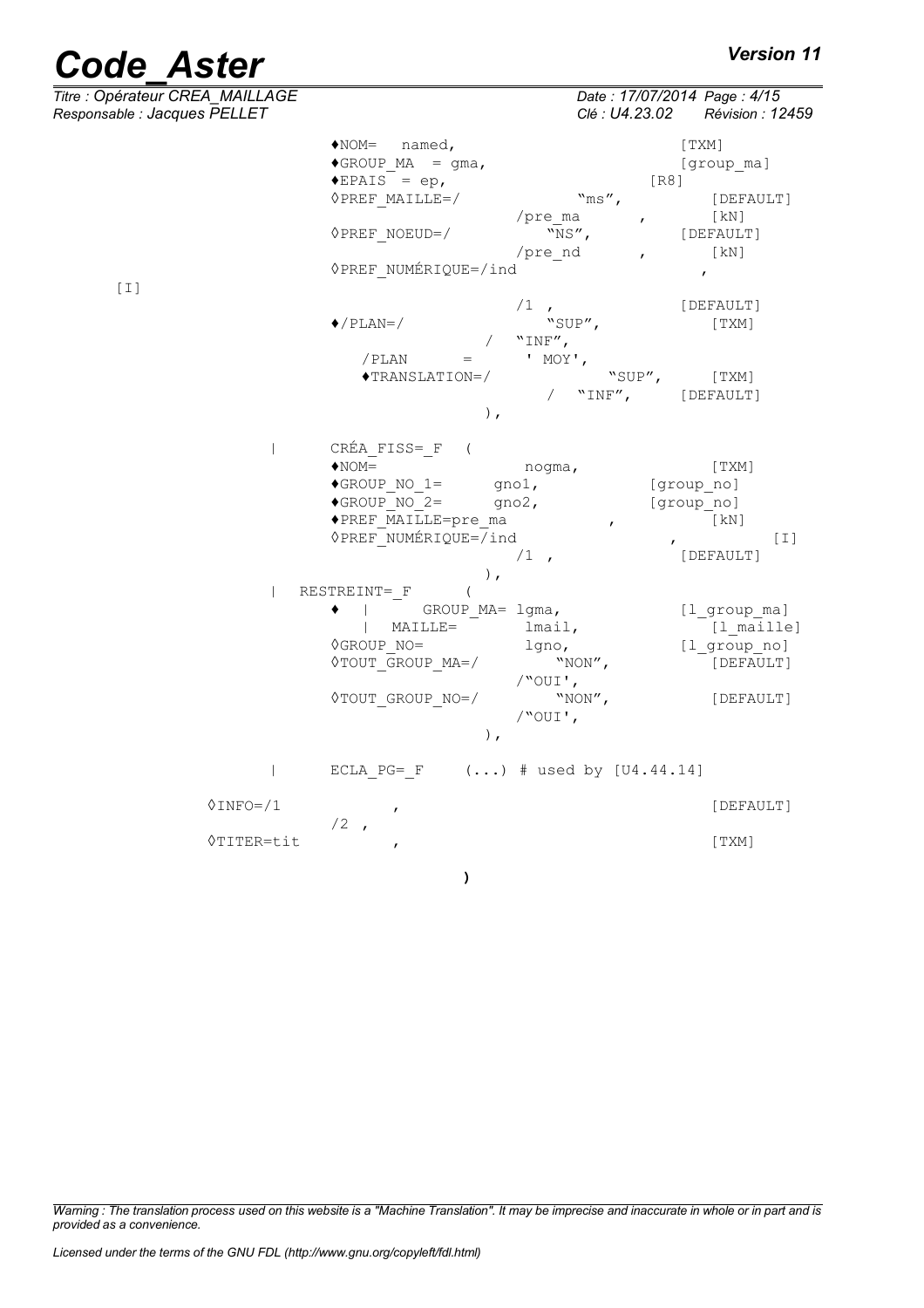*Titre : Opérateur CREA\_MAILLAGE Date : 17/07/2014 Page : 5/15 Responsable : Jacques PELLET Clé : U4.23.02 Révision : 12459*

# **3 Risk to produce a mesh nonin conformity**

<span id="page-4-0"></span>of the command A certain number of features CREA\_MAILLAGE can result in producing a mesh nonin conformity. For this reason, the user must be particularly vigilant when it employs CREA\_MAILLAGE to transform meshes.

A mesh is nonin conformity when the shape functions of 2 adjacent elements do not have the same trace on their common border.

For example:

- •2 pentahedrons assembled to form a hexahedron and posed on another hexahedron (1 quadrangle in with respect to 2 triangles).
- •1 QUAD8 dividing one stops with 1 QUAD4 or 1 TRIA3
- •1 TRIA6 dividing one stops with 2 TRIA3

the meshes nonin conformity lead in general to false results (at least locally).

Among the possibilities of CREA\_MAILLAGE, several situations are potentially dangerous:

- •Use of the one of key keys QUAD TRIA3 [§4.6.[14.6.1\]](#page-6-0), LINE QUAD [§4.[74.7\]](#page-7-0), QUAD LINE  $[§4.104.10]$  $[§4.104.10]$ , HEXA20\_27  $[§4.94.9]$  $[§4.94.9]$ , PENTA15\_18  $[§4.84.8]$  $[§4.84.8]$  with key word GROUP\_MA (or NETS). If for example one partially **transforms** a linear mesh into quadratic mesh, the mesh will be nonin conformity on the border between the linear elements and the quadratic elements. During the use of key word GROUP\_MA , **it is necessary to take care to provide all meshes implied in the transformation**, in particular meshes of skin or else, a HEXA27 could for example be bordered of meshes of skin OUAD8.
- Use of the key word HEXA20\_27 [§4.[94.9\]](#page-8-1) (or PENTA15\_18 [§4.[84.8\]](#page-8-0)) if there exists in the element mesh voluminal with quadrangular sides of type different from the elements which one modifies. For example, if there exist pentahedrons or pyramids when hexahedrons are modified. The risk is that, for example, a quadrangular face  $d'HEXAZ7$  (9 nodes) is coupled with a quadrangular face with 8 nodes of an adjacent PENTA15.
- Use of key word QUAD TRIA3 if there exists in element mesh TRIA6. In this case, the quadrangles transformed into  $\overline{T}$ RIA3 will be incompatible with the TRIA6.

*Warning : The translation process used on this website is a "Machine Translation". It may be imprecise and inaccurate in whole or in part and is provided as a convenience.*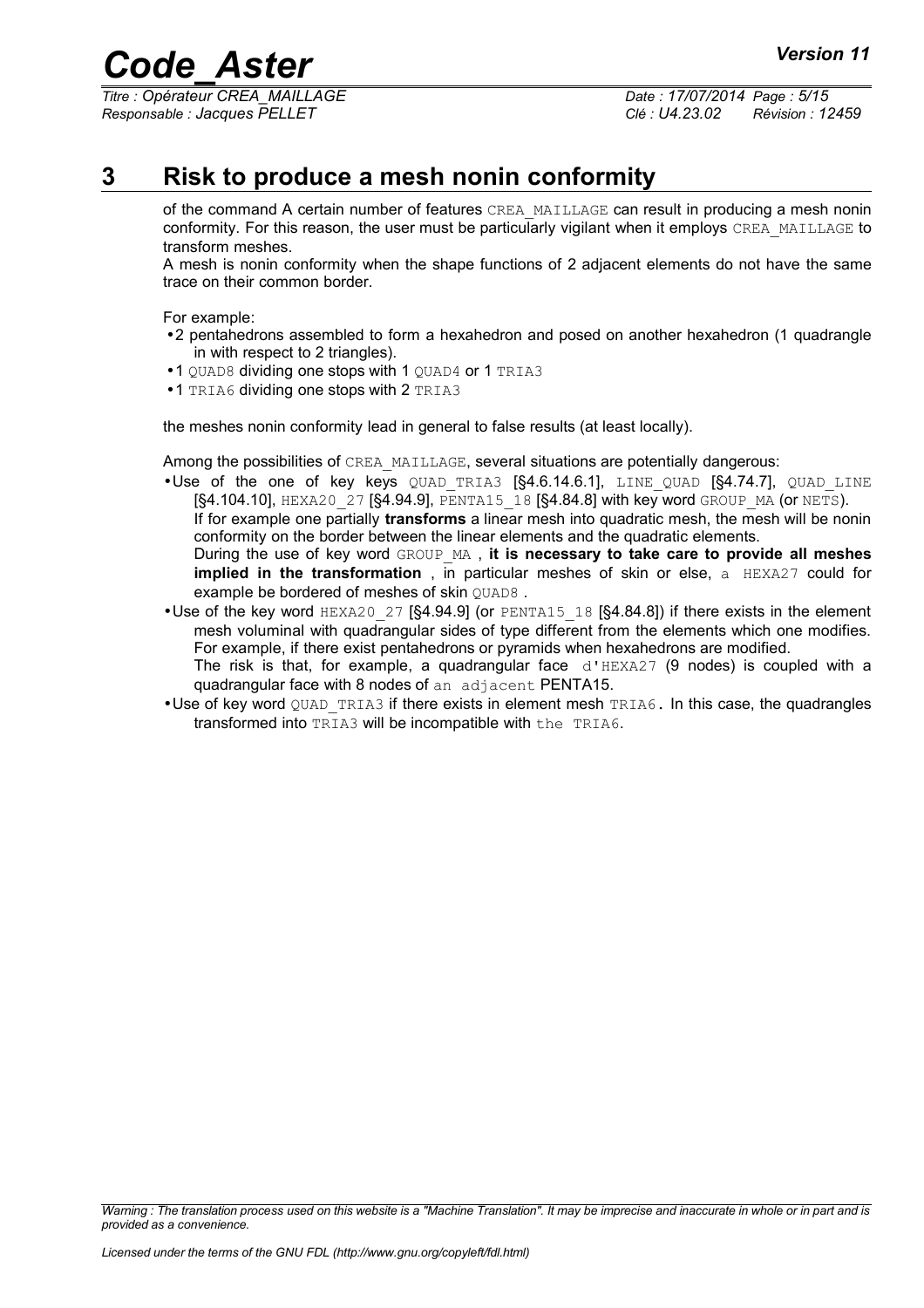*Titre : Opérateur CREA\_MAILLAGE Date : 17/07/2014 Page : 6/15 Responsable : Jacques PELLET Clé : U4.23.02 Révision : 12459*

# **4 Operands**

# **4.1 Operand MAILLAGE**

 $MAILLAGE = ma 1$ 

 $ma<sub>1</sub>$  is the name of the initial mesh which one wants to reproduce before "meshes enriching it" by news or nodes, or "to impoverish it".

**Note:**

*The key word MAILLAGE is compulsory safe for the use of key key ECLA\_PG.*

# **4.2 Key word CREA\_GROUP\_MA**

<span id="page-5-0"></span>◊CRÉA\_GROUP\_MA

an occurrence of this key word factor makes it possible meshes to define a new mesh group made up of news, being based themselves on existing nodes.

To duplicate several mesh groups, one will repeat the key word factor CREA\_GROUP\_MA.

Contrary to the command DEFI\_GROUP [U4.22.01] for which the concept mesh always preserves the same number of meshes and of nodes, here the number of meshes of the new mesh is increased (the number of nodes remains identical because the news meshes leans on already existing nodes).

This can facilitate the creation of new loci to be able to apply different modelizations to the same mesh group.

### **4.2.1 Operand NOM**

 $NOM$  = named

One gives here the name of the new mesh group which will be created.

### **4.2.2 Operands NETS / GROUP\_MA / TOUT**

- ♦ | MAILLE= lmail,
	- | GROUP\_MA= lgma,

| TOUT= "OUI',

the group of meshes provided by the user with these three key words will be duplicated and the new meshes will be gathered in a mesh group bearing the name stipulated by key word NOM. If the unit of meshes to duplicate contains meshes in double, they are eliminated.

### **4.2.3 Operands PREF\_MAILLE / PREF\_NUME**

```
\trianglePREF MAILLE = pre ma
```
the value of this key word makes it possible to define the prefix of the news meshes. One obtains the name of the new mesh while adding in front of his old name, the text specified under key word PREF\_MAILLE. If this new name has a length higher than eight characters, one stops in fatal error with an error message.

```
\DiamondPREF_NUMÉRIQUE =/ind
```
If an integer  $ind$  is given under key word PREF\_NUME, the number of the news meshes is built by concaténant the text capital letter given under key word PREF\_MAILLE and an integer obtained by incrementing ind of 1 to each creation of news meshes.

**Note:** *the user must be careful in the choice of his prefix to prevent that the meshes new ones have the same name as the meshes old ones. This collision of names is detected by the command and led to a stop of Code\_Aster.*

*Warning : The translation process used on this website is a "Machine Translation". It may be imprecise and inaccurate in whole or in part and is provided as a convenience.*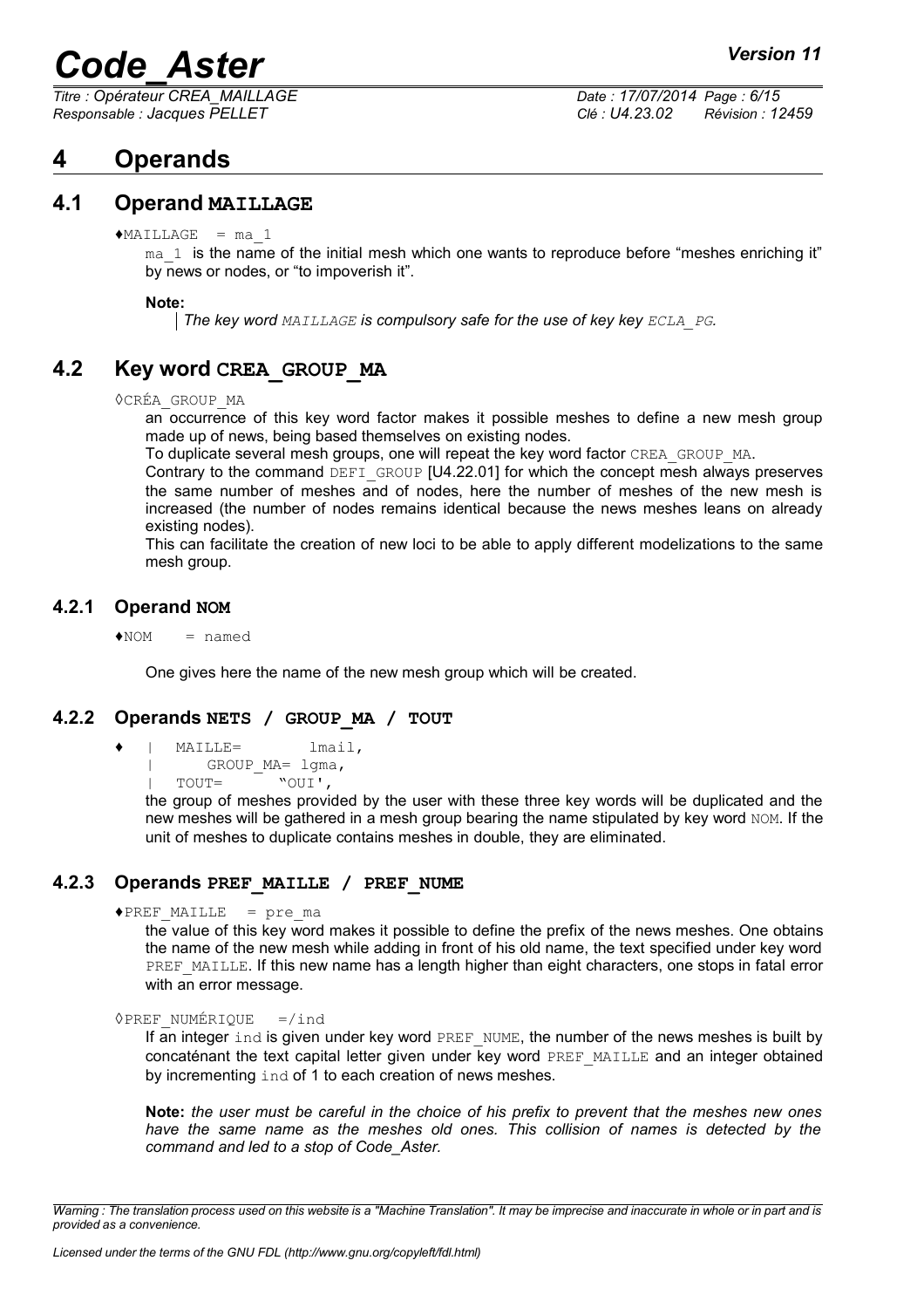*Titre : Opérateur CREA\_MAILLAGE Date : 17/07/2014 Page : 7/15 Responsable : Jacques PELLET Clé : U4.23.02 Révision : 12459*

### **4.3 Key word CREA\_MAILLE**

◊CRÉA\_MAILLE

an occurrence of this key word factor makes it possible meshes to define news by duplicating meshes already what exists. For the use of the key words, one returns in the paragraph [§4.[24.2\]](#page-5-0). Only difference, meshes created are not gathered in a named mesh group.

# **4.4 Key word CREA\_POI1**

◊CRÉA\_POI1

an occurrence of this key word factor makes it possible to define meshes of type "POI1" (nets with only one node) from nodes or nodes groups, or of nodes of meshes or mesh group.

### **4.4.1 Operands TOUT / GROUP\_MA / MESH / GROUP\_NO / NOEUD**

```
♦ | TOUT=' OUI',
       | GROUP_MA=lgma,
| MAILLE=lmail ,
       GROUP NO=lno ,
```
| NOEUD=lnoeud ,

All the nodes which belong to entities stipulated by the user with these five keywords, generate a mesh of the type  $POII$ . The mesh created will have the same name as the node which supports it.

### **4.4.2 Operand NOM\_GROUP\_MA**

```
*NOM GROUP MA = nom ma
```
All meshes the POI1 thus created can be gathered in the same mesh group named nom  $ma$ .

# **4.5 Key word DETR\_GROUP\_MA**

◊DETR\_GROUP\_MA

an occurrence of this key word factor makes it possible to destroy mesh groups. Meshes contained in these groups are not destroyed. This key word factor is not répétable.

### **4.5.1 Operand GROUP\_MA**

 $\triangle GROUPMA = 1$ gma

the mesh groups stipulated in the list  $l<sub>ama</sub>$  is destroyed.

### **4.5.2 Operand NB\_MAILLE**

 $\Diamond$ NB MAILLE =/nb mail  $/0$ ,

All the mesh groups having a number of meshes lower or equal to  $nb$  mail are destroyed.

### **4.6 Key word MODI\_MAILLE**

```
◊MODI_MAILLE
```
an occurrence of this key word factor makes it possible to transform a set of meshes.

#### **4.6.1 Operand OPTION**

```
\triangleOPTION = "SEG3 4"
                / "TRIA67"\frac{1}{2} "OUAD8\frac{1}{9}"
                / "QUAD_TRIA3"
```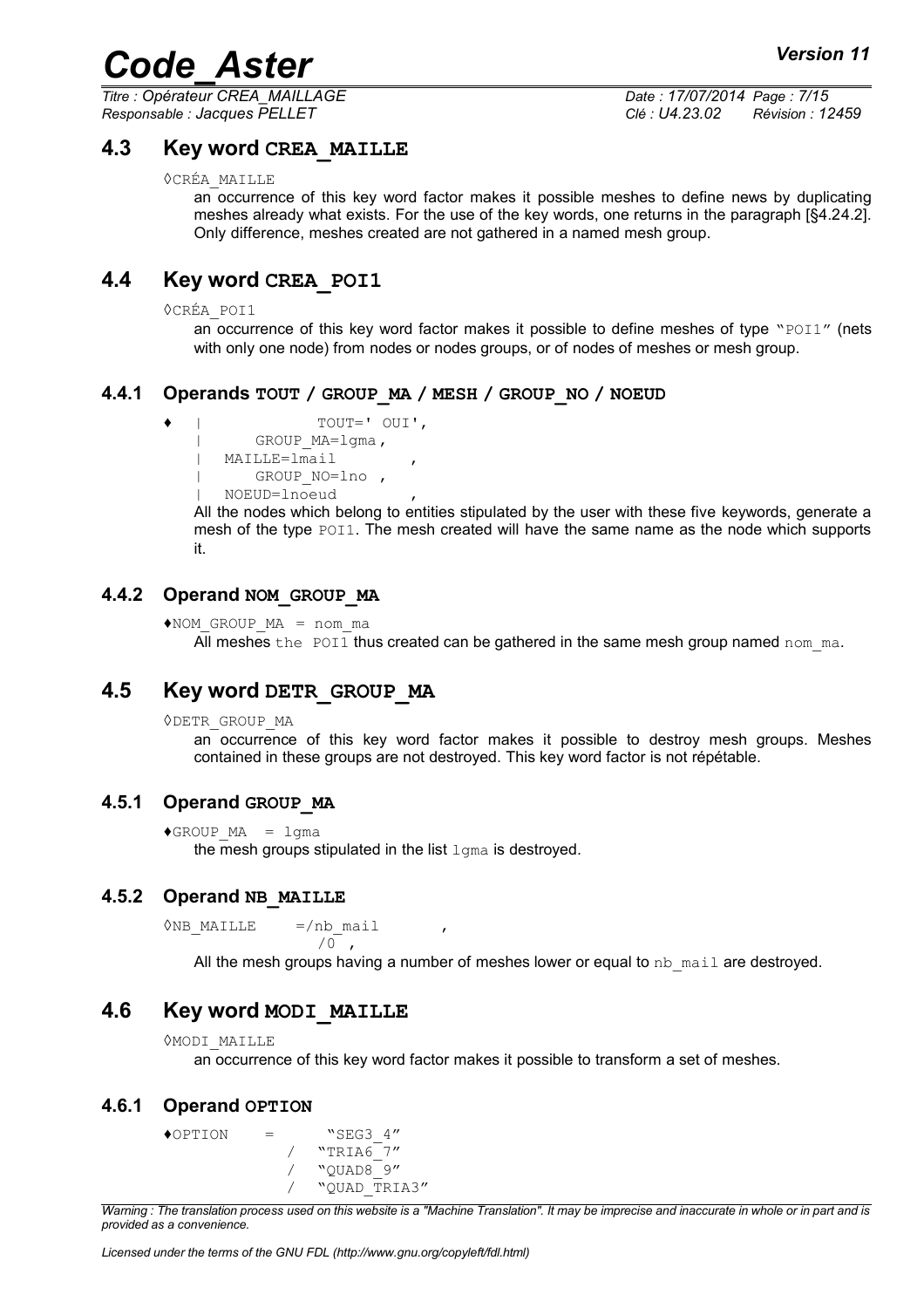This key word indicates the transformation to be carried out:

- 1) transformation of the segments with three nodes in segments with four nodes (usable for example for the modelization "PIPE" [U3.11.06],
- 2) transformation of the triangles with six nodes in triangles with seven nodes,
- 3) transformation of the quadrangles with eight nodes in quadrangles with nine nodes,
- 4) transformation of the quadrangles in triangles with 3 nodes:

◦transformation of meshes of type QUAD4 in two meshes of type TRIA3 ◦transformation of meshes of type QUAD8 in six meshes of type TRIA3

◦transformation of meshes of type QUAD9 in eight meshes of type TRIA3

#### **4.6.2 Operands PREF\_NOEUD/PREF\_MAILLE/PREF\_NUME**

 $\Diamond$ PREF\_NOEUD =/pre\_nd

 $\sqrt{N}$ NS",

the value of this key word makes it possible to define the prefix of the new nodes. One obtains the name of the new node while adding in front of his old name, the text specified under key word PREF\_NOEUD. If this new name has a length higher than eight characters, one stops in fatal error with an error message.

#### $\rho$ PREF MAILLE = pre ma

the value of this key word makes it possible to define the prefix of the news meshes. One obtains the name of the new mesh while adding in front of his old name, the text specified under key word PREF\_MAILLE. If this new name has a length higher than eight characters, one stops in fatal error with an error message.

 $\Diamond$ PREF NUMÉRIQUE =/ind

$$
/1 \quad ,
$$

If an integer ind is given under key word PREF\_NUME, the number of the new nodes (news meshes) are built by concaténant the text capital letter given under key word PREF\_NOEUD (PREF\_MAILLE) and an integer obtained by incrementing ind of 1 to each creation of new nodes (news meshes).

#### **Note:**

*The user must be careful in the choice of his prefix to prevent that the new nodes (news meshes) have the same name as old nodes (news meshes). This collision of names is detected by the command and led to a stop of Code\_Aster.*

*An automatic procedure of cutting of meshes the quadrangles in triangles can generate a kind of "polarization" of mesh: from a mesh QUAD given, all the diagonals are found directed in the same direction.*

Caution: the use of option "QUAD\_TRIA3" can lead to a mesh nonin conformity. See [§[33\]](#page-4-0).

# **4.7 Key word LINE\_QUAD**

#### <span id="page-7-0"></span>◊LINE\_QUAD

This functionality makes it possible to create a quadratic mesh from a linear mesh.

One can apply it only to part of the mesh (key keys GROUP MA and MESH), but it is disadvised. See [§[33\]](#page-4-0).

The mesh groups are preserved, the nodes groups also (without change).

As during the refinement of a mesh, the nodes created are not introduced into the existing nodes groups.

If a nodes group corresponds on a board, after LINE QUAD, this group does not contain the nodes mediums of edges. To obtain a GROUP NO complete, one can use for example command DEFI\_GROUP/OPTION = "APPUI".

*Warning : The translation process used on this website is a "Machine Translation". It may be imprecise and inaccurate in whole or in part and is provided as a convenience.*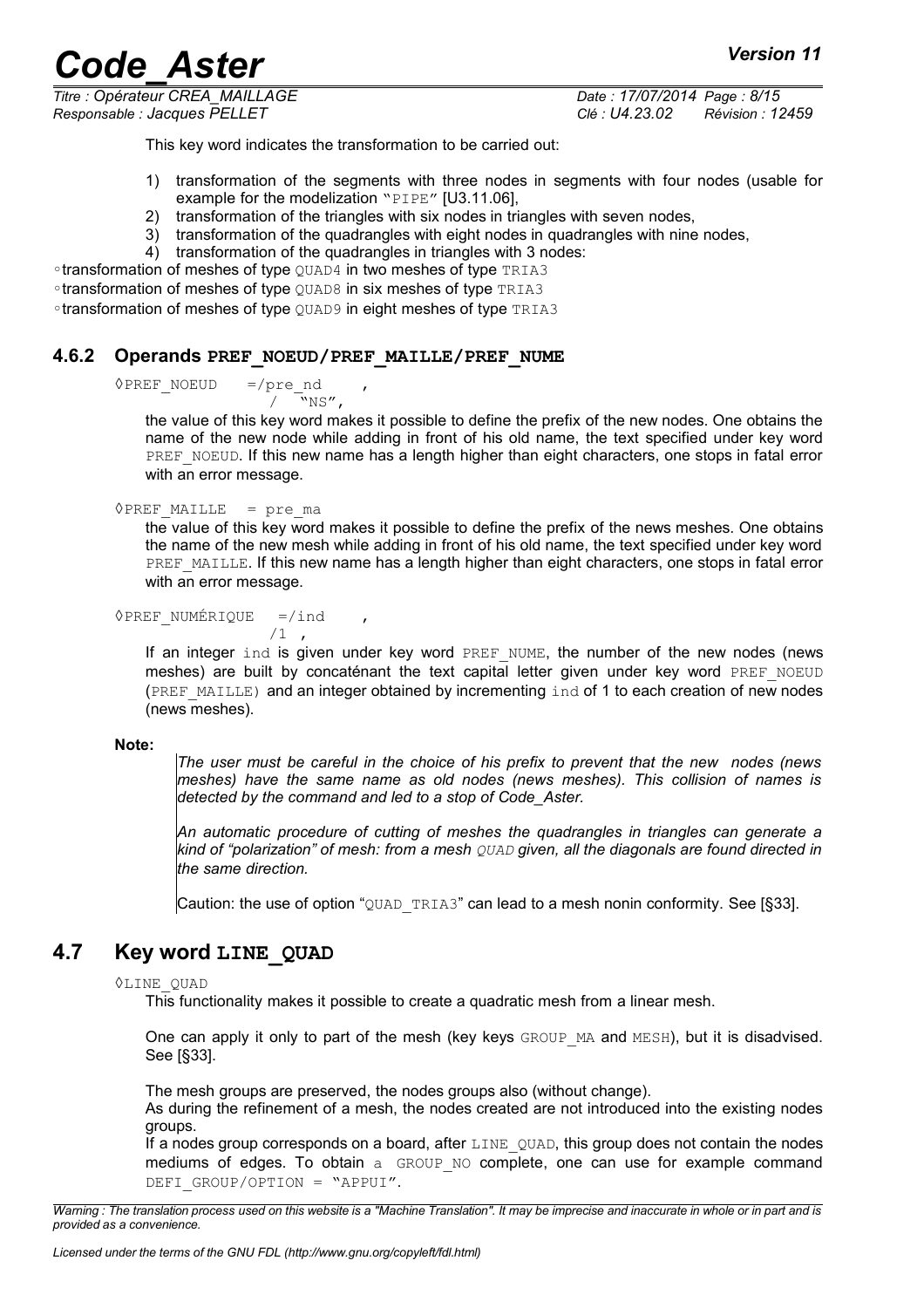*Responsable : Jacques PELLET Clé : U4.23.02 Révision : 12459*

*Titre : Opérateur CREA\_MAILLAGE Date : 17/07/2014 Page : 9/15*

## **4.7.1 Operands NETS / GROUP\_MA / TOUT**

♦ | MAILLE= lmail, GROUP MA= lgma,  $\frac{1}{1}$  TOUT=  $\frac{1}{100}$ 

the whole of meshes stipulated by the user with these three key keys will be transformed into meshes quadratic.

Attention, the use of key keys GROUP MA and MESH is disadvised. See [§[33\]](#page-4-0).

### **4.7.2 Operands PREF\_NOEUD / PREF\_NUME**

As for MODI MAILLE.

# **4.8 Key word PENTA15\_18**

<span id="page-8-0"></span>This key word factor functions like the key word factor LINE QUAD (even syntax). It is used to transform PENTA15 into PENTA18 by adding nodes to the mediums of the quadrangular sides.

Attention, the use of this key word is disadvised if the mesh meshes contains other types of voluminal (HEXA and PYRAM). See [§[33\]](#page-4-0).

# **4.9 Key word HEXA20\_27**

<span id="page-8-1"></span>This key word factor functions like the key word factor  $PENTA15-18$  with the hexahedrons. It is used to transform HEXA20 into HEXA27 by adding nodes to the mediums of the sides and the center of each hexahedron.

Attention, the use of this key word is disadvised if the mesh meshes contains other types of voluminal (PENTA and PYRAM). See [§[33\]](#page-4-0).

# **4.10 Key word QUAD\_LINE**

<span id="page-8-2"></span>◊QUAD\_LINE

This functionality makes it possible to create a linear mesh from a quadratic mesh, one can apply it only to part of the mesh (attention in this case with the connection of the linear and quadratic zones). See [§[33\]](#page-4-0).

### **4.10.1 Operands NETS / GROUP\_MA / TOUT**

```
♦ | MAILLE= lmail,
        GROUP MA= lgma,
```
| TOUT= "OUI',

the whole of meshes stipulated by the user with these three key keys will be transformed into meshes linear.

Attention, the use of key keys GROUP MA and MESH is disadvised. See [§[33\]](#page-4-0).

# **4.11 Key word LOCATES**

◊REPERE

an occurrence of this key word factor makes it possible to define a new mesh from the old mesh by carrying out a change of reference.

This functionality is used in particular in macro-command MACR\_CARA\_POUTRE [U4.42.02] for the computation of the warping constant.

*Warning : The translation process used on this website is a "Machine Translation". It may be imprecise and inaccurate in whole or in part and is provided as a convenience.*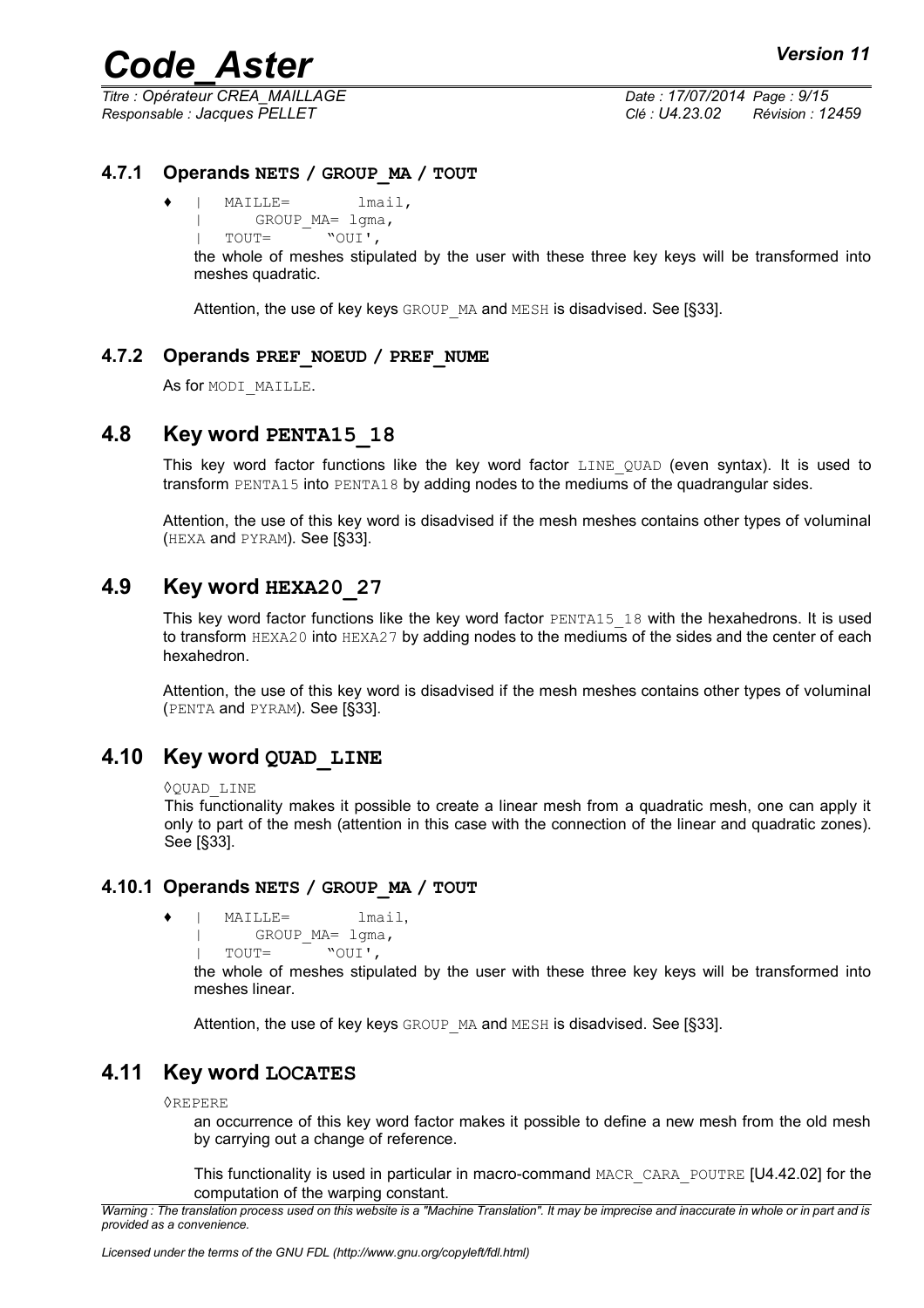*Titre : Opérateur CREA\_MAILLAGE Date : 17/07/2014 Page : 10/15 Responsable : Jacques PELLET Clé : U4.23.02 Révision : 12459*

### **4.11.1 Operands COUNTS /NOM\_ORIG /NOM\_ROTA /GROUP\_MA**

#### $\triangle$ TABLE =

One gives here the name of the array of concept "geometrical characteristics" which contains in particular, the coordinates of the center of inertia and the center of torsion, the nautical angles defining the principal reference of inertia,… This array can be obtained by the command POST ELEM with the key keys factors CARA\_GEOM or CARA\_POUTRE [U4.81.22].

◊NOM\_ORIG = "CDG",

/ "TORSION",

One indicates the center of the new reference: the center of gravity or the center of torsion.

◊NOM\_ROTA = "INERTIE",

One indicates the direction of the new reference. Only one solution is possible: the directions are those of the principal reference of inertia.

#### $\Diamond$ GROUP MA =qma

If NOM ORIG = "CDG", one can indicate the name of the mesh group whose center of gravity will be the origin of the new reference. If GROUP\_MA is not used, the center of gravity of the group of MODELE will be the origin of the new reference.

If NOM ORIG = "TORSION", key word GROUP MA is inoperative.

# **4.12 Key word COQU\_VOLU**

◊COQU\_VOLU

From the data of a mesh group surface (OUAD, TRIA3), one builds the voluminal mesh (HEXA8, PENTA6) by extrusion according to the norm of the elements (in a node, one takes the average of the norms of the convergent elements). Only one layer of elements is created.

The operation applies only to linear meshes; if one wishes to create a quadratic mesh, it is enough to use CREA\_MAILLAGE/LINE\_QUAD then.

### **4.12.1 Operands NOM**

♦NOM= named,

Name of the mesh group made up of meshes voluminal created during this operation.

#### **4.12.2 Operands GROUP\_MA**

♦GROUP\_MA= lgma, Mesh groups constituting the surface mesh to extrude.

#### **4.12.3 Operands EPAIS**

♦EPAIS= ep, Thickness of the layer of elements created (thickness of the shell).

### **4.12.4 Operands PLANE**

♦PLAN=/ "SUP",

 $/$ "INF", /"MOY",

One specifies here that surface made up of  $1$ gma will be the Higher plane, Lower or Layer of the shell.

*Warning : The translation process used on this website is a "Machine Translation". It may be imprecise and inaccurate in whole or in part and is provided as a convenience.*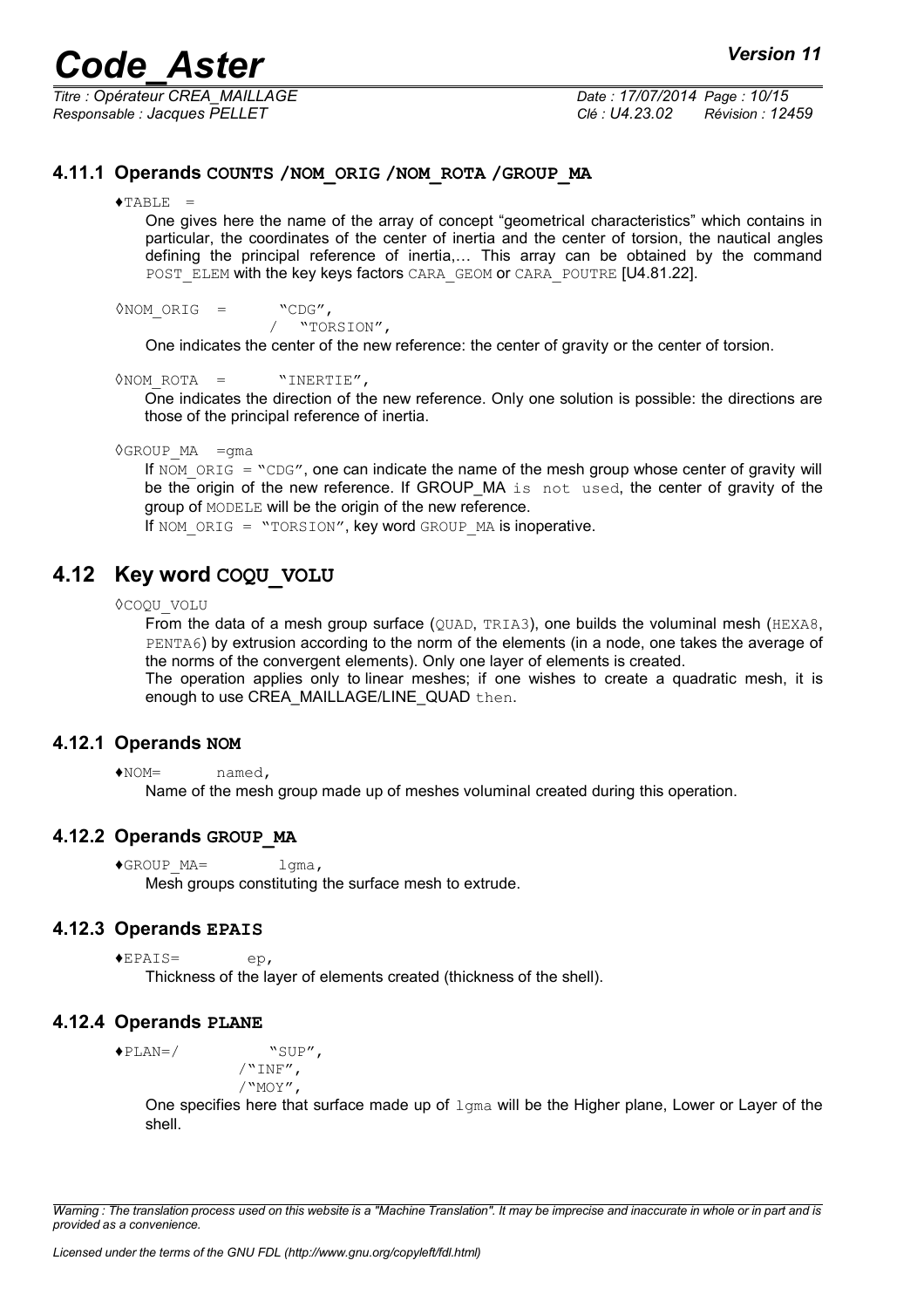*Responsable : Jacques PELLET Clé : U4.23.02 Révision : 12459*

*Titre : Opérateur CREA\_MAILLAGE Date : 17/07/2014 Page : 11/15*

#### **4.12.5 Operands TRANSLATION**

♦TRANSLATION=/ "SUP",

 $/$ "INF",

If  $PLAN = '$  MOY', one specifies if initial surface made up of  $1$ qma is relocated in Higher or Lower skin.

#### **4.12.6 Operands PREF\_MAILLE / PREF\_NOEUD / PREF\_NUME**

As for MODI MAILLE.

## **4.13 Key word CREA\_FISS**

◊CRÉA\_FISS=\_F (

| 11 1 1 N N |                                         |                    |  |
|------------|-----------------------------------------|--------------------|--|
|            | $\blacklozenge$ NOM=<br>noqma,          | [TXM]              |  |
|            | $\blacklozenge$ GROUP NO 1<br>$=$ qno1, | [group no]         |  |
|            | $\triangle GROUP NO 2 = qno2,$          | [group no]         |  |
|            | ◆PREF MAILLE=pre ma                     | $\lceil kN \rceil$ |  |
|            | <b>◊PREF NUMÉRIQUE=/ind</b>             |                    |  |
|            |                                         | [DEFAULT]          |  |
|            |                                         |                    |  |
|            |                                         |                    |  |

Makes it possible to create a crack with elements of joint [R3.06.09] or elements with discontinuity [R7.02.12] along one line defined by two nodes groups laid out in glance. The two groups of node will have to have the same number of nodes and to be ordered as a preliminary (for example with DEFI\_GROUP/CRÉA\_GROUP\_NO/OPTION=' NŒUD\_ORDO') so that their classification "begins" same side (see [Illustration 1\)](#page-11-0).

One will be able, then to affect a modelization of the type "joined" on this news meshes QUAD4 (for example "PLAN\_JOINT").

Meshes created will bear a name formed starting from the prefix  $pre$  ma followed by a number. For example, if PREF\_MAILE=' FS' and PREF\_NUME=7, meshes create will be called: FS7, FS8...

One will meshes create also new a GROUP MA (called nogma) containing all the QUAD4 created.

### **4.13.1 Operand NOM**

Name of the mesh group made up of meshes voluminal created during this operation.

### **4.13.2 Operands GROUP\_NO\_1/GROUP\_NO\_2**

Groups of node constituting the lips of crack. The group of node  $GROUP-NO-1$  carries the local nodes 1 and 2 (the first node of the group has a local classification equalizes to 1), the GROUP NO  $2$ carries the local nodes 3 and 4 (the first node of the group has a local classification equalizes to 4). It is necessary to choose these nodes groups according to the geometry so that the local classification of the elements is carried out in the trigonometrical meaning.

*Warning : The translation process used on this website is a "Machine Translation". It may be imprecise and inaccurate in whole or in part and is provided as a convenience.*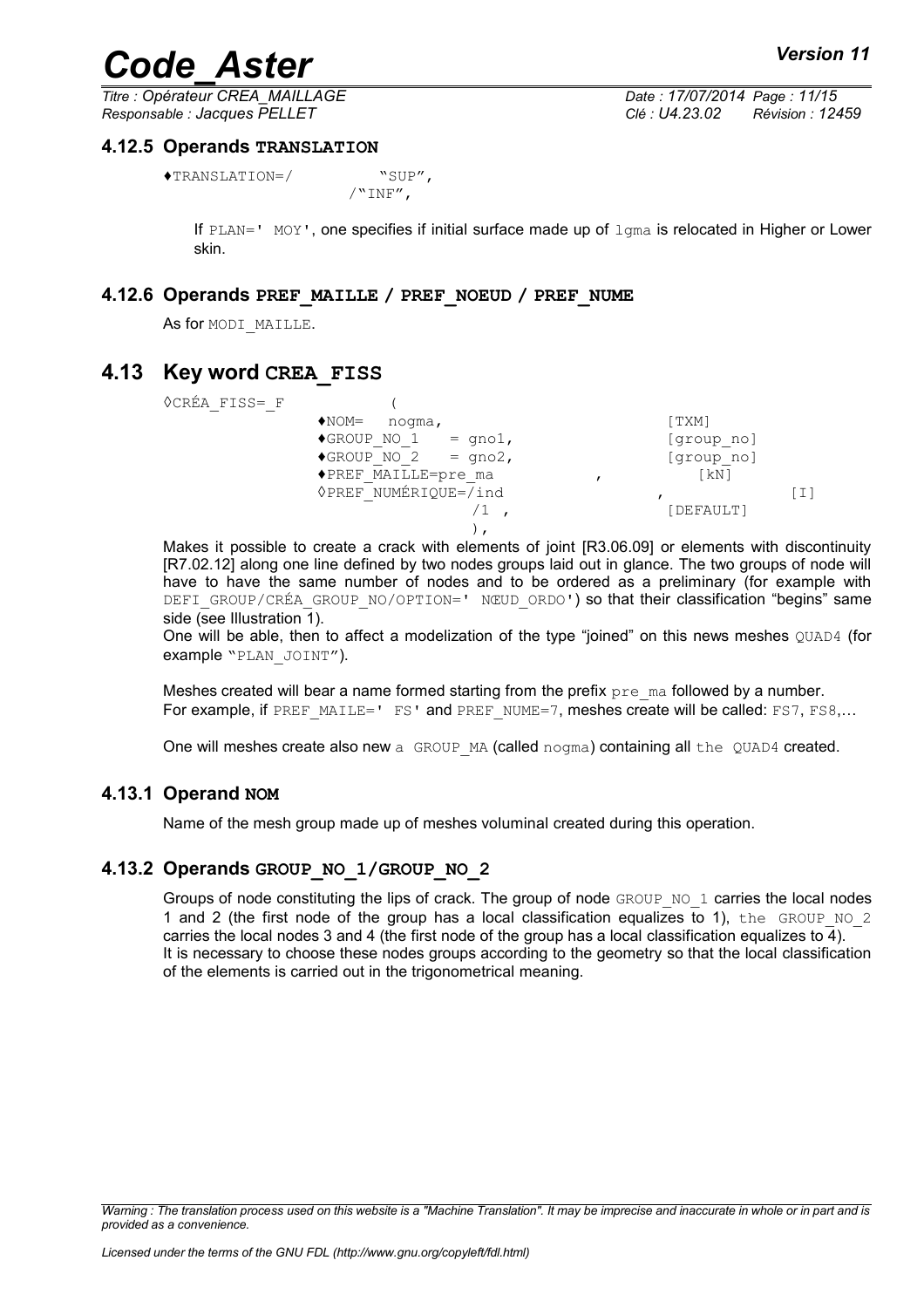*Titre : Opérateur CREA\_MAILLAGE Date : 17/07/2014 Page : 12/15 Responsable : Jacques PELLET Clé : U4.23.02 Révision : 12459*





## **NOOK**

OK

<span id="page-11-0"></span>**Illustration 1: Scheduling of the segments**

### **4.13.3 Operands PREF\_MAILLE/PREF\_NUME**

As for MODI MAILLE.

# **4.14 Key word ECLA\_PG**

◊ECLA\_PG

This key word factor does not have to be used directly. It is used by the command MACR ECLA PG [U4.44.14].

### **4.15 Key word RESTREINT**

This key word factor (non-répétable) makes it possible to generate "under" mesh extracted from an existing mesh.

The mesh ma\_2 extracted (or "restricted") is formed from a list of meshes provided by the user.

#### **4.15.1 Meshes**

the key keys GROUP MA and MESH make it possible to define meshes restricted mesh. All meshes of the lgma mesh groups and all meshes of lmail are retained.

### **4.15.2 Nodes**

the nodes selected those of are meshes retained. Moreover, if the GROUP\_NO=Igno key word is used, the nodes of the groups of  $l$  and are added.

### **4.15.3 Mesh groups**

The mesh ma\_2 will contain all the GROUP\_MA of lgma. Moreover, if key word TOUT\_GROUP\_MA=' OUI' is used, the mesh groups of ma\_1 not vacuums are added.

### **4.15.4 Nodes groups**

The mesh ma\_2 will contain all the GROUP\_NO of  $1qno$ . Moreover, if key word TOUT\_GROUP\_NO='  $OUT$  is used, the nodes groups of ma  $1$  not vacuums are added.

# **4.16 Operand INFO**

 $\Diamond$ INFO = inf

Specifies the information printed in the message file (1: no printing, 2: details on the number of meshes create, modified…).

*Warning : The translation process used on this website is a "Machine Translation". It may be imprecise and inaccurate in whole or in part and is provided as a convenience.*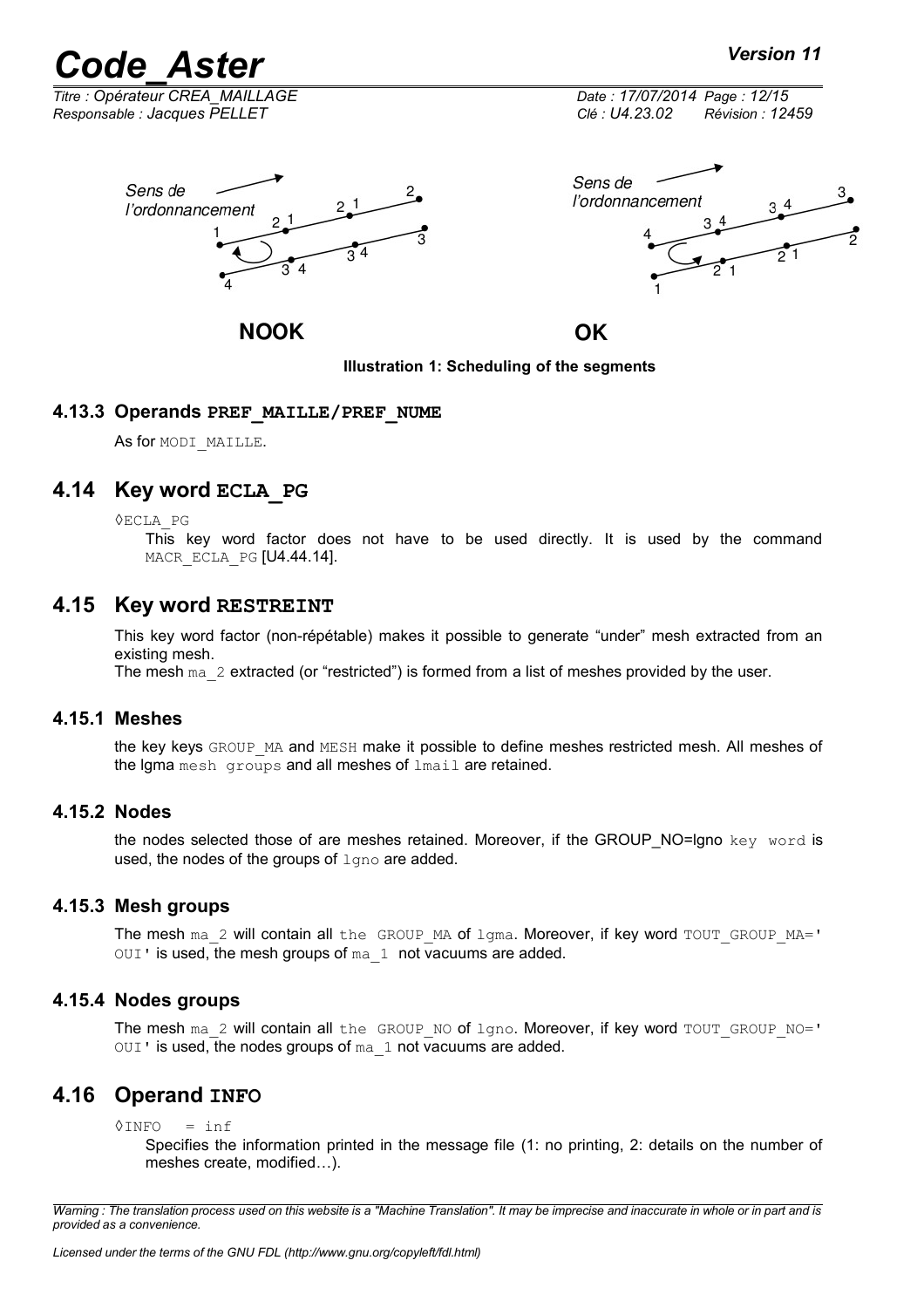# *Code\_Aster Version 11*<br> *Titre* : Opérateur CREA MAILLAGE Date : 17/07/2014 Page : 13/15

*Titre : Opérateur CREA\_MAILLAGE Date : 17/07/2014 Page : 13/15*

# **4.17 Operand TITER**

◊TITER = tit Makes it possible to specify a title.

*Responsable : Jacques PELLET Clé : U4.23.02 Révision : 12459*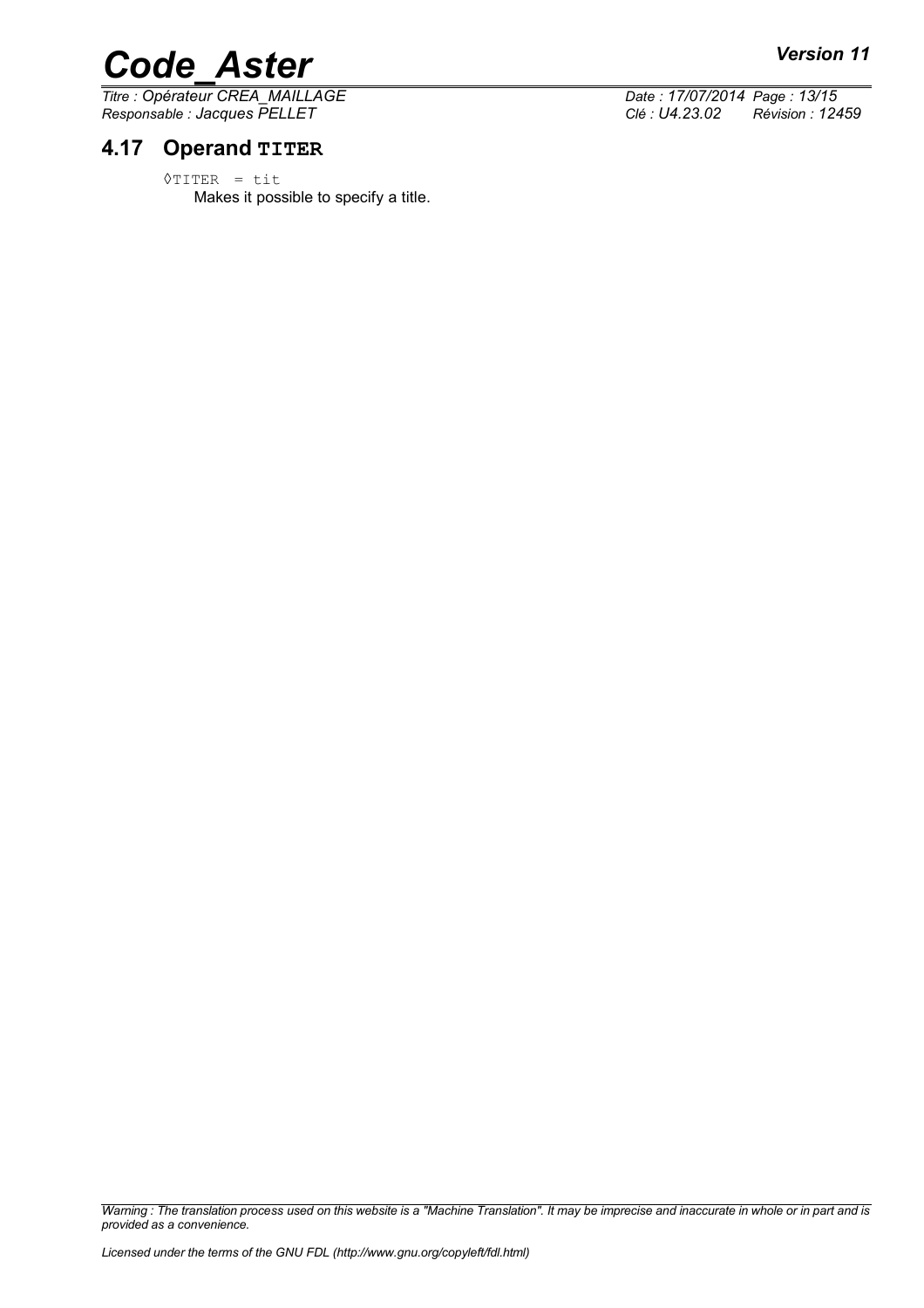*Responsable : Jacques PELLET Clé : U4.23.02 Révision : 12459*

# **5 Duplication**

*Titre : Opérateur CREA\_MAILLAGE Date : 17/07/2014 Page : 14/15*

# **5.1 examples of meshes**

Is ma 1 a mesh containing already meshes: M1 m2 m3

and the mesh group:

shell: M1 m2

#### Each mesh leans on the following nodes:

|  | M1: N1 N2 |              | N3                  |                                          |          |                  |  |
|--|-----------|--------------|---------------------|------------------------------------------|----------|------------------|--|
|  |           | M2: N3 N4 N5 |                     |                                          |          |                  |  |
|  |           | M3: N4 N5 N6 |                     |                                          |          |                  |  |
|  |           |              |                     | ma $2 = CREA MALLLAGE$ (MAILLAGE = ma 1, |          |                  |  |
|  |           |              | CREA MAILLE= F      | ( MAILLE=                                |          | $\mathrm{m}3$ ", |  |
|  |           |              |                     | PREF MAILLE= "NEW",                      |          |                  |  |
|  |           |              | CREA GROUP $MA = F$ | NOM=                                     |          | soil,            |  |
|  |           |              |                     | GROUP MA=                                | "shell", |                  |  |
|  |           |              |                     | PREF MAILLE= "A"                         |          |                  |  |
|  |           |              |                     | PREF NUME=                               | 100,     |                  |  |
|  |           |              |                     |                                          |          |                  |  |

After call to command CREA\_MAILLAGE, the new mesh contains then:

- mesh groups:
	- shell (initial)
	- $\bullet$  soil = (meshes: A100 A101)
- meshes lean on the following nodes:
	- M1: N1 N2 N3

• M2: N3 N4 N5

- M3: N4 N5 N6
- NEWM3: N4 N5 N6
- A100 : N1 N2 N3
- A101 : N3 N4 N5

# **5.2 Transformation of triangles with 6 nodes in triangles with 7 nodes**

```
ma 2 = CREA MAILLAGE ( MAILLAGE = ma 1,
                 \begin{array}{lll} \text{MODI\_MAILLE} = \text{F} & \text{ ( GROUP\_MA} & = \text{ "triangle}' \text{,} \\ \text{OPTION} & = \text{ "TRIA6 7}' \text{,} \end{array}= "TRIA6 7",
                                                     PREF_NOEUD = "NMI",
                                                     PREF_NUME = 10, ),
                                         )
```
Let us suppose that in  $ma_1$  the GROUP MA triangle is composed of two meshes M1,  $m2$  having the following nodes:

M1: N1 N2 N3 N4 N5 N6 M2: N1 N2 N7 N4 N8 N9

In the mesh  $ma_2$ , both meshes  $M1$ ,  $m2$  will have the following nodes:

M1: N1 N2 N3 N4 N5 N6 NMI10 M2: N1 N2 N7 N4 N8 N9 NMI11